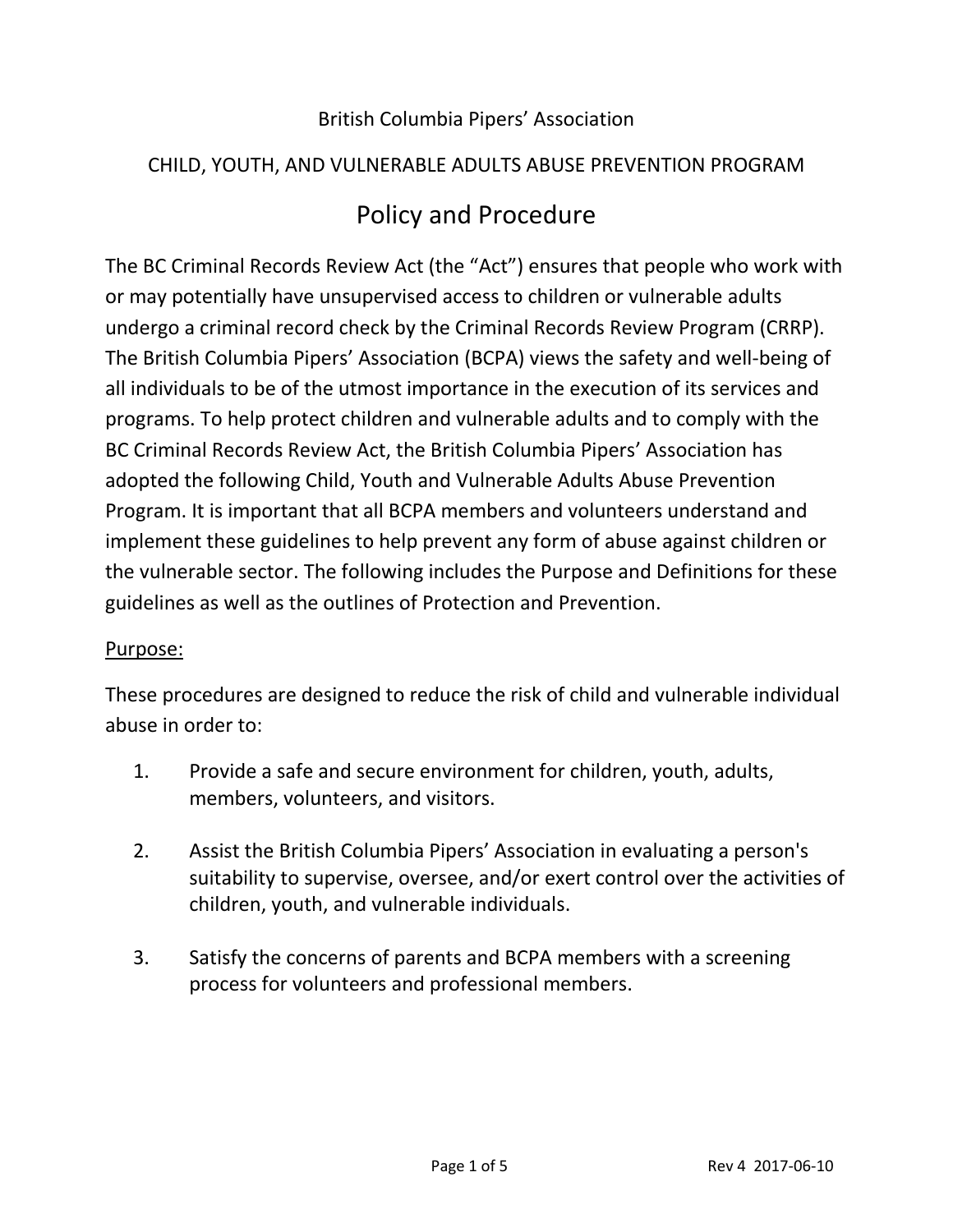# **Definitions**

The following terms are used herein and are defined as follows:

- 1. Children/Youth/Minor: An individual under 19 years of age.
- 2. Vulnerable Adult: An individual 19 years or older who receives health services, other than acute care, from a hospital, facility, unit, society, service, holder or registrant referred to in paragraph (d), (h.1), (i) or (i.1) of the definition of "employer" in the Act.
- 3. Competition Organizer(s): Committees, associations and/or organizations comprised of experienced volunteers that may include parent(s) of pipers and/or drummers and always include at least one professional member of the BCPA who oversees the technical aspects of the event. They facilitate the event from planning through to execution, and in doing so provide competitive opportunities for pipers, drummers and bands.
- 4. Teacher/Instructor: A Teacher/Instructor educates pipers and drummers in the techniques and craft of piping and/or drumming.
- 5. Adjudicator: An Adjudicator provides written and verbal assessments of a player's performance and determines a list of prizes/placings for a competition event. Adjudicators are members of the BCPA Adjudicators Panel and certified by the BCPA or members of an Adjudicators Panel of a piping/pipe band association officially recognized and affiliated with the BCPA. The composition of the Adjudicators Panel at competitions, however, varies from event to event. Adjudicators may be retained from countries other than Canada.
- 6. Registrars: These volunteers issue the competitors' numbers the day of the event, deal with last minute registration issues that may arise the day of the competition, and hand out adjudication sheets and prizes for the competitors. In 100% of the events, this task is completed in an open venue and the participants are accompanied by the parents.
- 7. Stewards: These volunteers work in conjunction with adjudicators to insure that competitors are ready for their events. They also "run" the competition results from the adjudicators to the registrar's area. These volunteers are almost always in clear view of parents and guardians.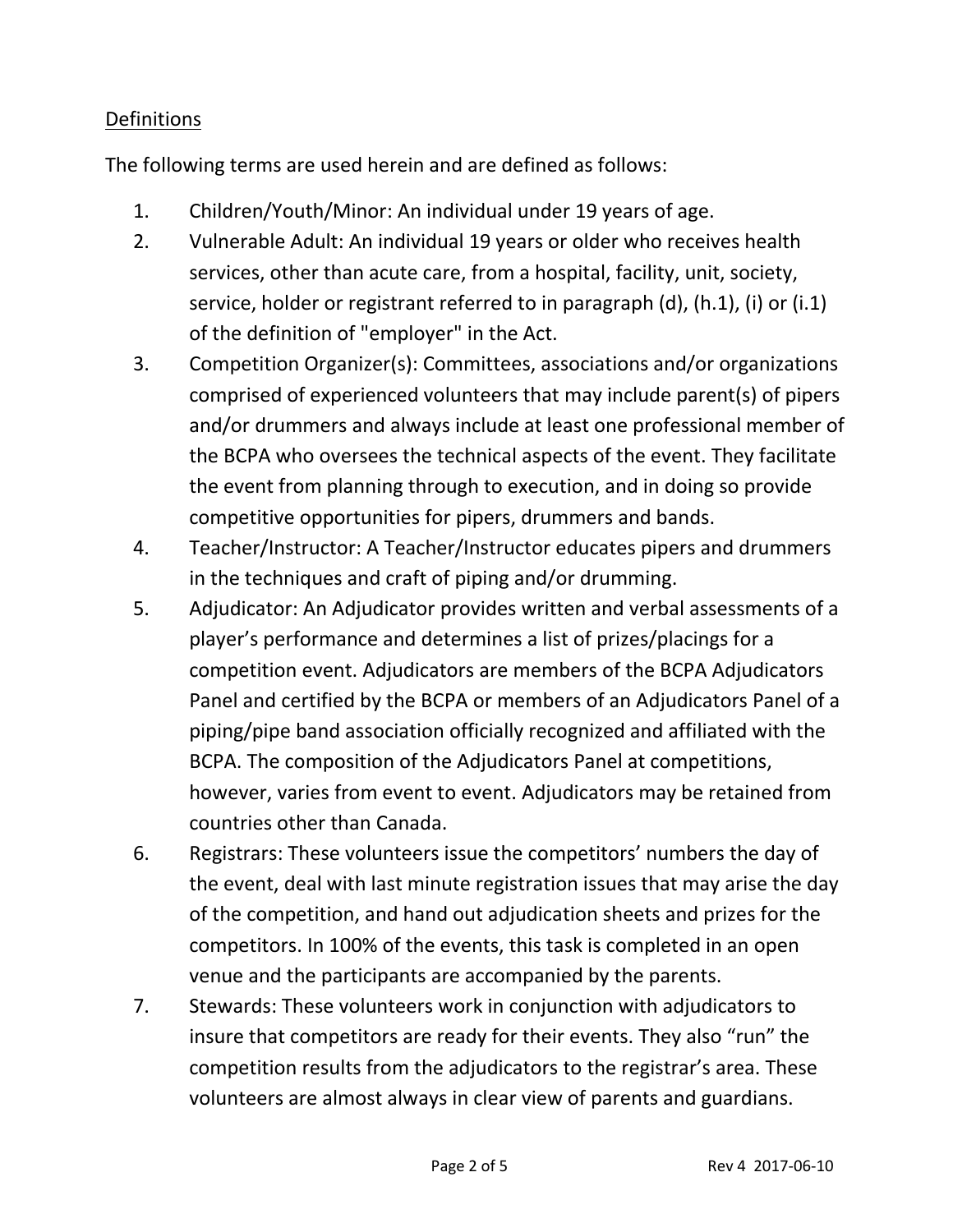# Screening Procedures

The following screening procedures have been developed and are to be used with volunteers who are entrusted with the care and supervision of minors and/or vulnerable adults or a person who directly oversees and/or exerts control or oversight over minors and vulnerable adults.

# Piping/Drumming Teachers and/or Pipe Band Instructors

Risk level based on continual and private involvement with pipers and drummers: **HIGH**

Requirement: The British Columbia Pipers' Association does not employ or endorse Teachers or Band Instructors. Therefore, BCPA cannot require these individuals to undergo Criminal Record Checks. The BCPA does, however, encourage Pipe Bands to develop their own policies with regards to Vulnerable Sector Screening.

# Member of the BCPA Adjudicators Panel - Member of the British Columbia Pipers Association

Risk level based on little or no direct contact with competitors while adjudicating: **LOW**

Requirement: No requirement for Criminal Record Check, however, every member of the Adjudicators Panel is accountable to the BCPA.

#### Competition Organizers and Registrars

Risk level based on registration of pipers and drummers the day of a competition: **LOW**

Requirement: No requirement to undergo a Criminal Record Check, however, the Registrar is accountable to the BCPA.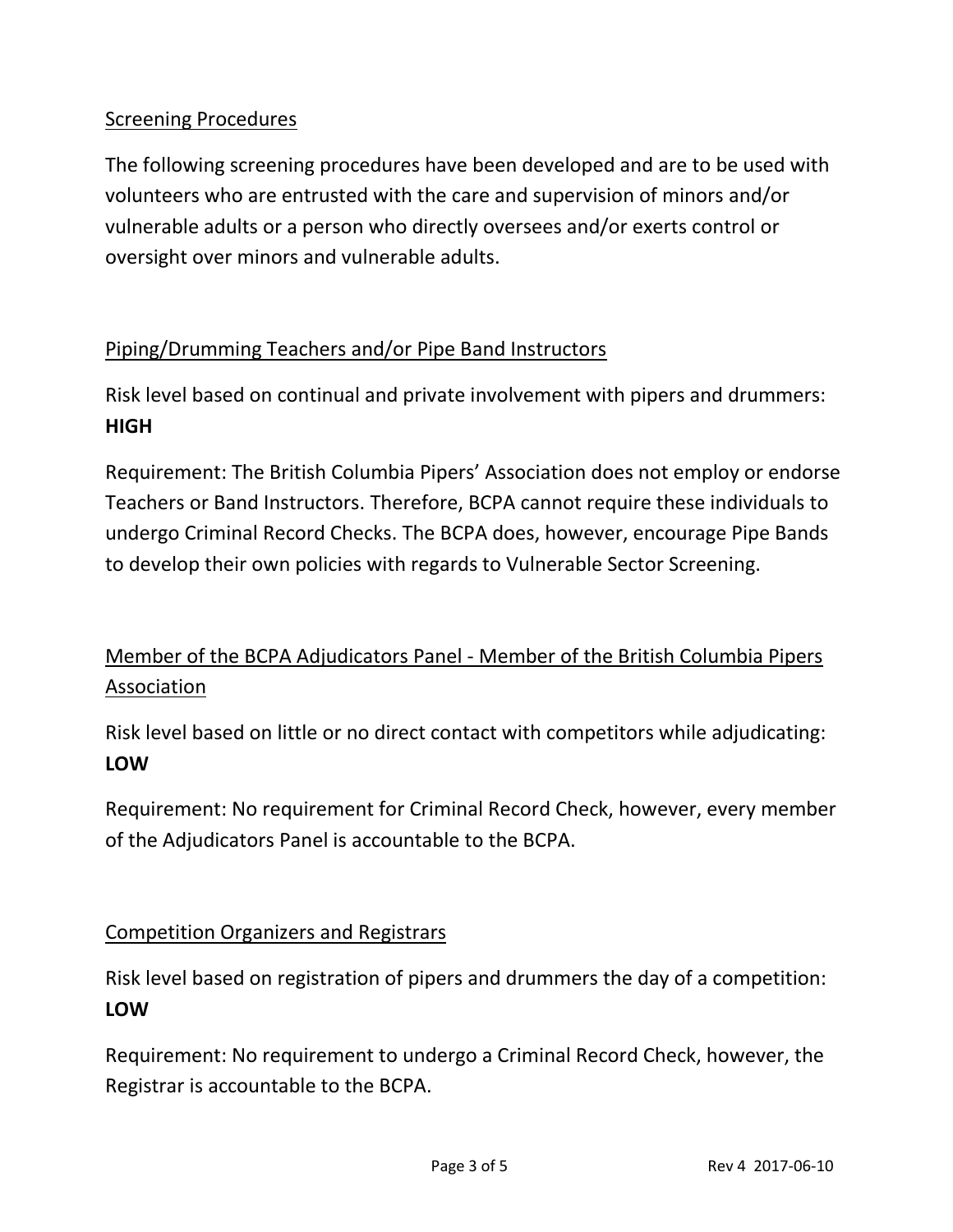## **Stewards**

Risk level based on involvement with pipers and drummers: **LOW**

Requirement: No requirement to undergo a Criminal Record Check, however, Stewards are accountable to the BCPA.

## Establishment of Safe Environments

Because BCPA holds events in which children and possibly vulnerable adults are present, BCPA has determined to meet the requirements of the BC Criminal Records Review Act by creating "safe environments" where volunteers are not having or potentially having unsupervised access to children or vulnerable adults.

BCPA has designated the following positions to be responsible for creating these safe environments:

BCPA Competition Secretary: Responsible for creating a safe environment in and around the competition secretary's area at the event.

BCPA Chief Steward: Responsible for creating a safe environment with stewards and adjudicators at the event.

BCPA President and Vice President: Responsible for creating a safe environment in the general areas at the event.

#### Administrative Procedures

People in the positions of the BCPA President, Vice President, Chief Steward, and Competition Secretary shall be required to undergo and pass a "BC Criminal Record Check for Volunteers" (BC Ministry of Justice form CRR026) and maintain successful clearance while they hold these positions. Evidence of successful clearance shall be provided to and maintained by the BCPA Secretary.